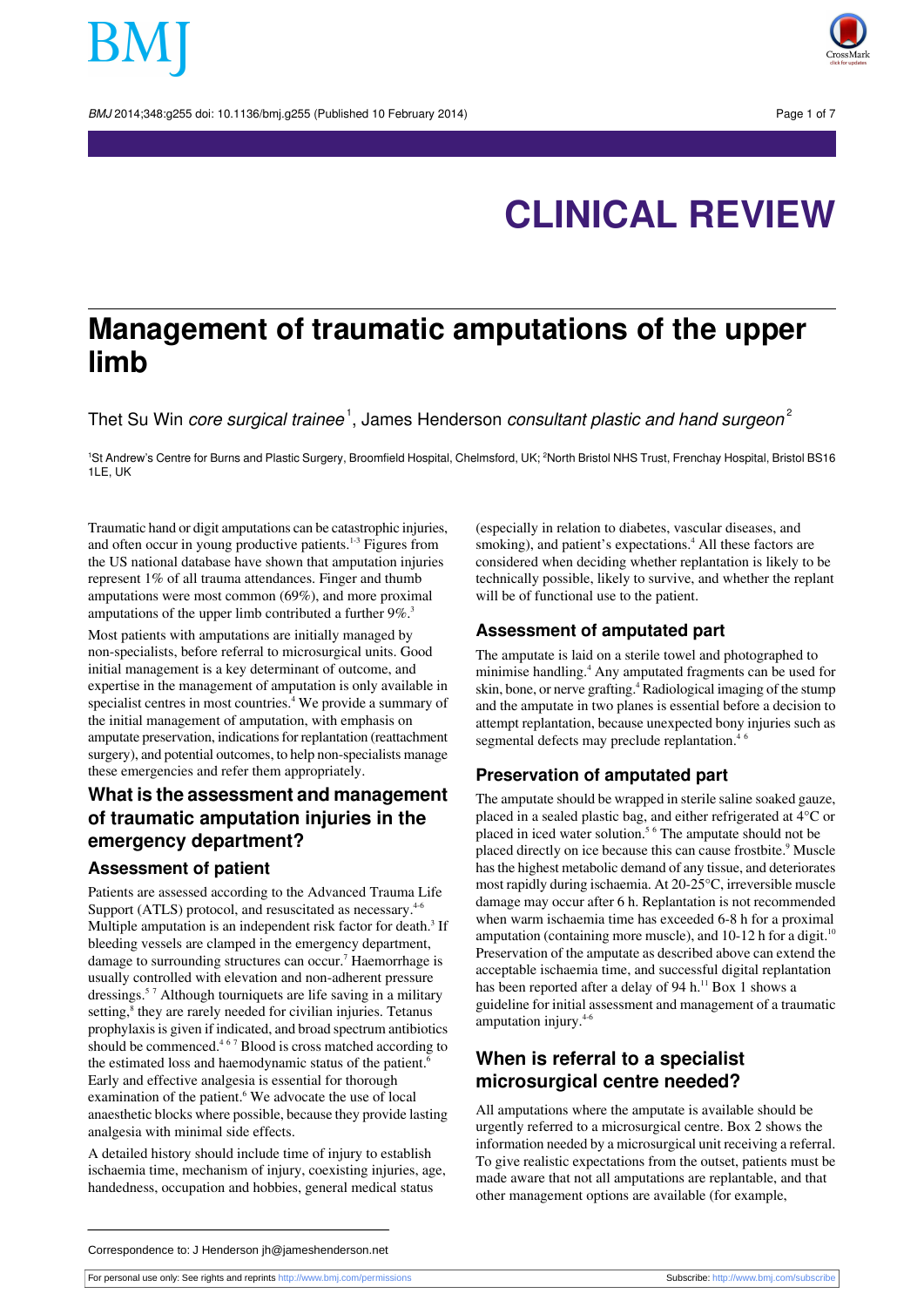### CLINICAL REVIEW

#### **Summary points**

Life threatening injuries must be excluded and patient resuscitated before transfer to microsurgical units for replantation Critical warm ischaemia time for an amputated limb is typically 6 h, but this depends on cooling of the amputate and the level of amputation

(that is, whether there is a muscle component)

Children have excellent neuroregenerative capacity, and attempts should be made to replant any amputated digits or limbs

Patients can be expected to achieve 50% sensation and 50% motor function of the replanted part

#### **Sources and selection criteria**

Few large scale, randomised controlled trials have looked at upper extremity amputation. Data mostly come from multiple case series, case reports, or small trials. We have combined our knowledge with that published in articles identified by PubMed searches, using the terms "amputation" and "replantation" and selecting English language articles relevant to upper extremity replantation.

#### **Box 1: Consensus guidelines for initial assessment and management of traumatic amputation injuries4-6**

ATLS assessment of patient and coexisting injuries

Control active bleeding with localised direct pressure or pressure dressing

Intravenous access and intravenous fluid or blood, depending on haemodynamic status

Send off blood samples for haematology, biochemistry, and coagulation studies, and cross match blood depending on haemodynamic status

Broad spectrum intravenous antibiotics

If haemodynamically stable, examine the amputation stump and amputate

Photograph both the stump and amputate

Radiography of both the stump and amputate

Determine tetanus status

Preservation of amputate—place amputate in saline soaked gauze and seal in a plastic bag. Immerse the bag in icy water. Ensure bag is labelled with patient's information

Cover the stump with a moist, non-adherent sterile dressing, covered by a dry dressing

Early and effective analgesia

Early referral to a specialist microsurgical centre

Safe, rapid transfer of patient and amputate, with all relevant documents and imaging

terminalisation (shortening) of stumps; toe to finger transfer (transplant) in digit amputation; and pollicisation of the index finger for thumb amputations, where the index finger is repositioned to replace the thumb). Replantation should never be guaranteed at this stage. The decision to attempt replantation is made by the patient in discussion with an experienced surgeon who can also offer alternative management options.

### **Who to replant?**

The absolute contraindications to replantation are any life threatening injury that takes priority, and multiple major comorbidities that prohibit a lengthy operation<sup>6 12</sup> (from 2-6 h in a single digit replant to >24 h in a multiple digit replant). Rehabilitation after replantation is long and difficult. Patients must therefore be well motivated, and any serious psychiatric or physical illness that would limit rehabilitation are contraindications to replantation.<sup>7</sup><sup>13</sup> There is no predetermined age limit for replantation, and the chronological age of the patient is not as important as their general health and comorbidities. Replantation is not contraindicated for patients with diabetes mellitus or obliterative vascular diseases, but has a higher failure rate.<sup>12</sup> Smoking is detrimental to replantation; a meta-analysis showed that replanted digits of non-smokers survive 11.8 times more frequently than those of smokers.<sup>14</sup> Smoking cessation is therefore advocated for all patients. Any amputation in a child is considered for replantation, because children have good potential for nerve regeneration and sensory self re-education, resulting in better functional recovery than adults.<sup>15</sup>

#### **What to replant?**

Replantation is contraindicated for severely crushed or mangled parts, inappropriately stored amputates, or those with profuse contamination.<sup>5 10</sup> Survival outcomes for clean "guillotine" amputations are better than those for crush or avulsion amputations. $16$ 

Any amputation distal to the elbow is considered for reclamation because these replants could have better functional outcomes than those with prostheses.<sup>17</sup> Multiple digit amputations are considered for replantation of all possible digits. If not all digits are salvageable, the best preserved amputates are replanted to the most useful stumps (heterotopic replantation) or in orientations most likely to ensure maximal function.<sup>18</sup>

Every attempt is made to replant thumb amputations because the loss of a thumb results in a 40-50% loss of hand function.<sup>19</sup> Even a stiff but opposable thumb is of value for prehensile function. Replantation of single fingers in adults is controversial. A case series of 59 patients with single finger replants found that replantation distal to the insertion of the flexor digitorium superficialis tendon on the middle phalanx resulted in improved overall hand function, but this was not the case if the replantation was proximal to this tendon.<sup>20</sup> A recent systematic review of 30 papers reporting 2273 distal digital replants found a high success rate and good functional outcomes.<sup>21</sup> Distal amputation of a single digit is, therefore, a relative indication for replantation. Box 3 summarises the indications for replantation.<sup>5 13</sup>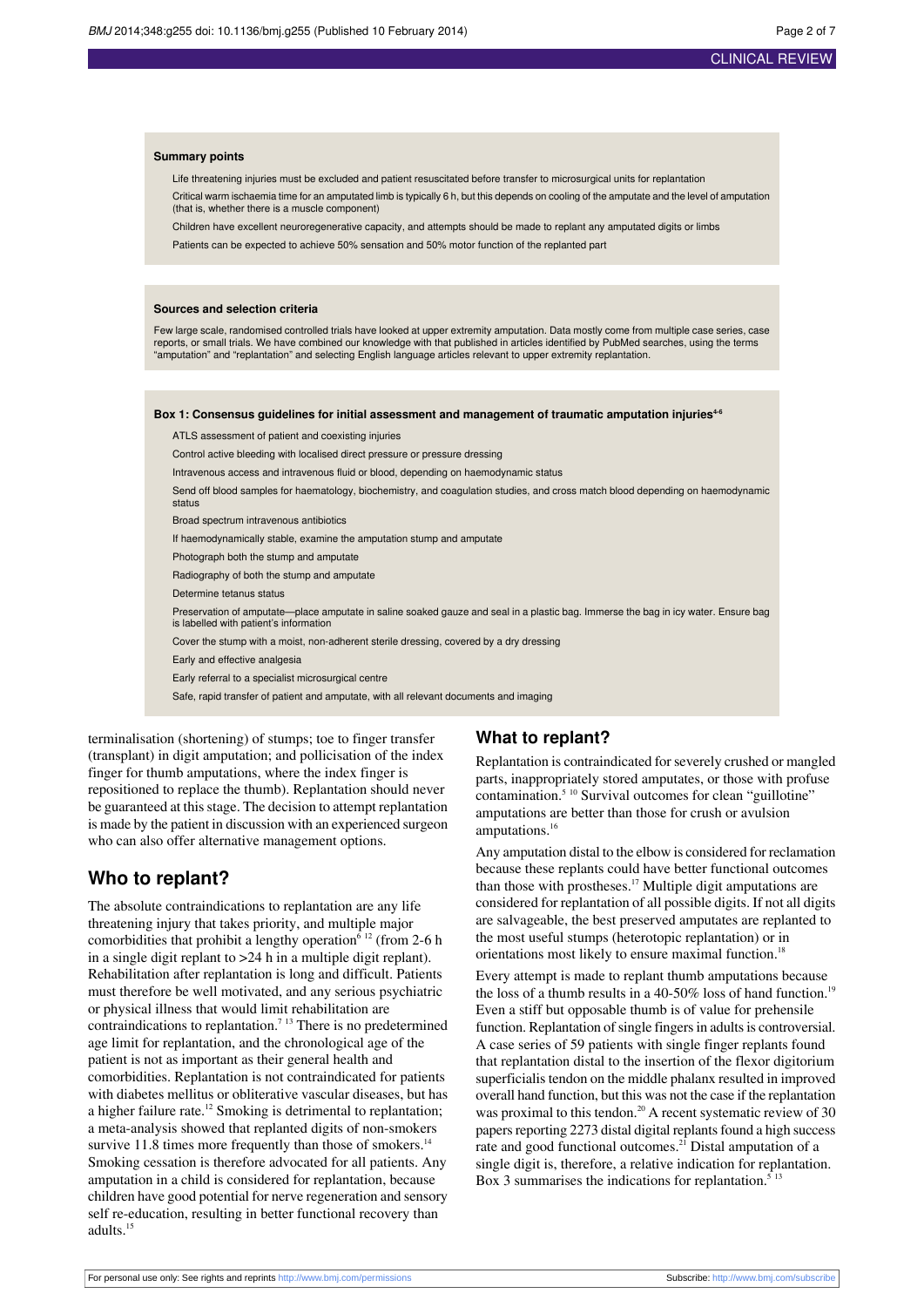### CLINICAL REVIEW

Box 2: Essential information to include when making a referral for amputation injuries to a specialist centre Injury related information Time of injury to establish ischaemic time

Mechanism and level of injury Radiographical findings for the stump and amputate Coexisting injuries Haemodynamic status and response to initial management Patient related information Age Handedness Occupation and hobbies Medical history (including diabetes and vascular diseases) Current treatments and allergies Tetanus status Smoking history From what time is the patient fasted for surgery

#### **Box 3: Indications for replantation<sup>5</sup> <sup>13</sup>**

Strong indications Injury factors Thumb amputation Multiple digit amputations Amputations through the palm, wrist, or forearm Patient factors Any amputation in a child Relative indications Injury factors Single digit amputation distal to the insertion of flexor digitorium superficialis tendon Ring finger avulsion injury Patient factors Special needs (for example, professional musician) or patient already has a compromised hand

### **What does replantation surgery entail?**

The amputate and stump are debrided in the operating theatre. Nerves, vessels, and tendons are identified and tagged.<sup>5 6 13</sup> Replantation generally begins with bone fixation (fig  $1\text{L}^{56-13}$ ) to provide stability for subsequent repairs. Bone shortening or joint fusion may be required.<sup>6</sup> In a digital replant, our preference is that bone fixation is followed by extensor and flexor tendons repairs, then arteries, nerves, and finally veins. Veins can be elusive in a bloodless finger, and repairing an artery allows perfusion and venous filling. If there is a significant muscle component—such as a forearm amputation—ischaemia time is a concern so blood vessels are repaired early.<sup>5</sup> If the amputate contains muscle, then fasciotomies can prevent compartment syndrome secondary to swelling.<sup>5</sup>

### **What are the potential complications after replantation?**

### **Early complications**

The most significant early complications are arterial or venous insufficiency, and infection. The focus of postoperative care is to maximise blood flow and decrease the risk of thrombosis in the anastomosed vessels.<sup>5</sup> The patient is kept warm, well hydrated, and pain-free (pain causes vasoconstriction). Frequent clinical examinations—including skin colour, temperature,

turgor, and capillary refill time—are performed, and pulse oximetry can help to monitor limb or digit replants.<sup>22</sup> Arterial thrombosis manifests as a cool, white, pulseless extremity.<sup>5</sup> Any suspicion of anastomatic failure or thrombosis could need urgent surgical exploration.<sup>5 22</sup> A salvage rate of 50% was reported after re-exploration in a series of 42 thumb replants.<sup>23</sup> Venous congestion presents with cyanosis and swelling with a brisk capillary refill.<sup>5</sup> Leeches and anticoagulation may be used to salvage a congested finger, $24$  and indeed a series of 19 artery only replants has been performed successfully.<sup>22</sup> In our experience, patients typically stay 6-7 days in hospital before discharge (fig [2⇓](#page-5-1)).

### **Late complications**

Late complications include cold intolerance, $25$  stiffness, tendon adhesions, and bone mal-union or non-union.<sup>13</sup> Cold intolerance usually abates within two years.<sup>26</sup> Tendon adhesions can be divided (tenolysis), but this carries the risk of devascularising a replanted digit; therefore, the procedure is generally reserved for severe cases.<sup>13</sup> Bone growth can still occur after replantation; in a series of 120 children undergoing 162 replants, the overall growth of replanted digits averaged 81% of normal length at maturity.<sup>27</sup>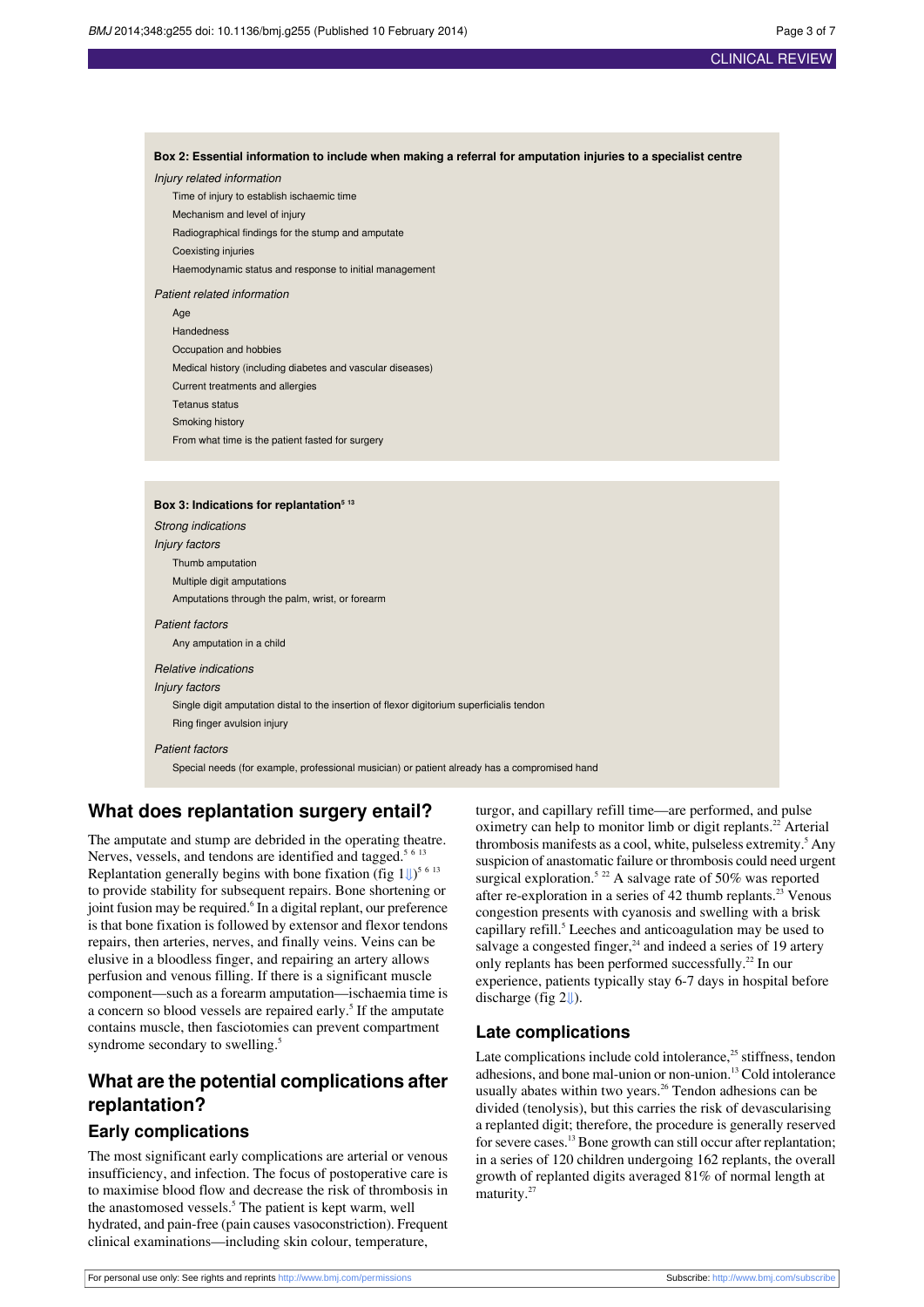### **What is the postoperative rehabilitation process?**

Rehabilitation is arduous, and generally tailored to the individual patient (box 4). A number of patients require secondary surgery after replantation, including tenolysis, bone grafting for fracture non-union, and tendon or muscle transfers to restore function lost by dennervated muscles. These complications could contribute to a substantially longer recovery process.<sup>6</sup> The average return to work time after single digit replantation is reported to be between 2.3 and 3 months<sup>20 28</sup> (fig 3 $\parallel$ ). However, return to work can be longer than one year in patients with arm replants, and many patients fail to return to their previous occupation.<sup>28</sup>

### **What is the long term outlook after upper extremity replantation?**

Microsurgical techniques allow many amputated parts to be replanted; however, "success" is harder to measure. Replanted parts may function poorly, being stiff, insensible or painful, potentially leading to a worse outcome than a well functioning stump. It is difficult to make general comments about functional outcomes, because these are very specific to each patient and no two amputations are the same. Recovery is generally assessed using one or more of the following four parameters: ability to work, range of joint motion, muscle power, and recovery of sensibility.<sup>29</sup> Functional outcomes depend on the level of amputation, and in general, the more distal the amputation, the better the functional result of replantation.<sup>30</sup> Several studies have shown that replants achieve a mean of 50% total active motion and 50% grip strength. $31^{32}$  Recovery of sensibility is dependent on the level of injury, need for nerve grafts, and the patient's age. Children have the greatest neural regenerative capacity, 33 which decreases with age. In adults, the recovery of a measurable two point discrimination (2PD) is rare for a replantation above the elbow, and therefore protective sensation may be all that can be expected.<sup>32</sup> After digit replantation, return of 2PD varies from 50% to more than 90% return of 15 mm or less, as reported in several case series.<sup>25 34</sup> A mean of 7 mm 2PD was found in a systematic review of 2273 distal digital amputations.<sup>21</sup>

### **Future directions**

Over the past decade, upper limb replantation has taken a new twist with the advent of hand and digit allotransplantation. Since 1998, when the first successful hand transplant was performed in Lyon, France, a total of 65 hand and upper limb transplants have been performed with encouraging results [\(www.](http://www.handregistry.com/)

[handregistry.com\)](http://www.handregistry.com/).<sup>35</sup> Limb transplantation, however, necessitates the use of long term immunosuppressants, and therefore remains controversial because these are not life saving procedures.

We thank Carole Watts, at Broomfield Hospital, Chelmsford, for hand therapy expertise.

Contributors: JH conceived and designed the review. TSW did the literature review and wrote the original draft, which was revised by JH and approved by TSW, who also double checked the references. JH is the guarantor.

Competing interests: We have read and understood the BMJ Group policy on declaration of interests and declare the following interests: none.

Provenance and peer review: Not commissioned; externally peer reviewed.

- 1 Atroshi I, Rosberg HE. Epidemiology of amputations and severe injuries of the hand. Hand Clin 2001;17:343-50, vii.
- 2 Ostlie K, Skjeldal OH, Garfelt B, Magnus P. Adult acquired major upper limb amputation in Norway: prevalence, demographic features and amputation specific features. A population-based survey. Disabil Rehabil 2011;33:1636-49.
- 3 Barmparas G, Inaba K, Teixeira PG, Dubose JJ, Criscuoli M, Talving P, et al. Epidemiology of post-traumatic limb amputation: a National Trauma Databank analysis. Am Surg 2010;76:1214-22.
- 4 Lloyd MS, Teo TC, Pickford MA, Arnstein PM. Preoperative management of the amputated limb. Emerg Med J 2005;22:478-80.
- 5 Atkins SE WR, Kay SP. Upper limb amputations: Where, when and how to replant. Current Orthopaedics 2008;22:31-41.
- 6 Allison KSaK. An overview of limb replantation. Trauma 2009;11:209-220.
- Wilhelmi BJ, Lee WP, Pagenstert GI, May JW Jr. Replantation in the mutilated hand. Hand Clin 2003;19:89-120.
- 8 Kragh JF Jr, Littrel ML, Jones JA, Walters TJ, Baer DG, Wade CE, et al. Battle casualty survival with emergency tourniquet use to stop limb bleeding. J Emerg Med 2011;41:590-7.
- Sapega AA, Heppenstall RB, Sokolow DP, Graham TJ, Maris JM, Ghosh AK, et al. The bioenergetics of preservation of limbs before replantation. The rationale for intermediate hypothermia. J Bone Joint Surg Am 1988;70:1500-13.
- 10 Gold AH, Lee GW. Upper extremity replantation: current concepts and patient selection. J Trauma 1981;21:551-7.
- 11 Wei FC, Chang YL, Chen HC, Chuang CC. Three successful digital replantations in a patient after 84, 86, and 94 hours of cold ischemia time. Plast Reconstr Surg 1988;82:346-50.
- 12 Kleinert HE, Juhala CA, Tsai TM, Van Beek A. Digital replantation—selection, technique, and results. Orthop Clin North Am 1977;8:309-18.
- 13 Chung K, Alderman A. Replantation of the upper extremity: Indications and outcomes. J Am Soc Surg Hand 2002;2:78-94.
- 14 Dec W. A meta-analysis of success rates for digit replantation. Tech Hand Up Extrem Surg 2006;10:124-9.
- 15 Cheng GL, Pan DD, Zhang NP, Fang GR. Digital replantation in children: a long-term follow-up study. J Hand Surg Am 1998;23:635-46.
- 16 O'Brien BM. Replantation surgery. Clin Plast Surg 1974;1:405-26.
- 17 Graham B, Adkins P, Tsai TM, Firrell J, Breidenbach WC. Major replantation versus revision amputation and prosthetic fitting in the upper extremity: a late functional outcomes study. J Hand Surg Am 1998;23:783-91.
- 18 Soucacos PN, Beris AE, Malizos KN, Vlastou C, Soucacos PK, Georgoulis AD. Transpositional microsurgery in multiple digital amputations. Microsurgery 1994;15:469-73.
- 19 Andersson GBJ, Cocchiarella L. Guides to the evaluation of permanent impairment. 5th ed. American Medical Association, 2001.
- 20 Urbaniak JR, Roth JH, Nunley JA, Goldner RD, Koman LA. The results of repla after amputation of a single finger. J Bone Joint Surg Am 1985;67:611-9.
- 21 Sebastin SJ, Chung KC. A systematic review of the outcomes of replantation of distal digital amputation. Plast Reconstr Surg 2011;128:723-37.
- 22 Battison B, Tos P, Clemente A, Pontini I. Actualities in big segment replantation surgery. JPRAS 2007;60:849-55.
- 23 Ward WA, Tsai TM, Breidenbach W. Per Primam thumb replantation for all patients with traumatic amputations. Clin Orthop Relat Res 1991;266:90-5.
- 24 Baudet J. The use of leeches in distal digital replantation. Blood Coagul Fibrinolysis 1991;2:193-6.
- 25 Gelberman RH, Urbaniak JR, Bright DS, Levin LS. Digital sensibility following replantation. J Hand Surg Am 1978;3:313-9.
- 26 Glickman LT, Mackinnon SE. Sensory recovery following digital replantation. Microsurgery 1990;11:236-42.
- 27 Taras JS, Nunley JA, Urbaniak JR, Goldner RD, Fitch RD. Replantation in children. Microsurgery 1991;12:216-20.
- 28 Goldner RD, Fitch RD, Nunley JA, Aitken MS, Urbaniak JR. Demographics and replantation. J Hand Surg Am 1987;12:961-5.
- 29 Chen Z, Meyer V, Kleinert H, Beasley R. Present indications and contraindications for replantation as reflected by long-term functional results. Orthop Clin North Am 1981;12:849-70.
- 30 Medling BD, Bueno RA Jr, Russell RC, Neumeister MW. Replantation outcomes. Clin Plast Surg 2007;34:177-85, vii-viii.
- 31 Tark KC, Kim YW, Lee YH, Lew JD. Replantation and revascularization of hands: clinical analysis and functional results of 261 cases. J Hand Surg Am 1989;14:17-27.
- 32 Scott FA, Howar JW, Boswick JA Jr. Recovery of function following replantation and revascularization of amputated hand parts. J Trauma 1981;21:204-14.
- 33 Lundborg G, Rosen B. Sensory relearning after nerve repair. Lancet 2001;358:809-10.<br>34 Morrison WA. O'Brien BM. MacLeod AM. Evaluation of digital replantation-a review o
- Morrison WA, O'Brien BM, MacLeod AM. Evaluation of digital replantation 100 cases. Orthop Clin North Am 1977;8:295-308.
- 35 Ninkovic M, Weissenbacher A, Gabl M, Pierer G, Pratschke J, Margreiter R, et al. Functional outcome after hand and forearm transplantation: what can be achieved? Hand Clin 2011;27:455-65.
- 36 Kemp SW, Walsh SK, Midha R. Growth factor and stem cell enhanced conduits in peripheral nerve regeneration and repair. Neurol Res 2008;30(10):1030-8.
- 37 Swearingen B, Ravindra K, Xu H, Wu S, Breidenbach WC, Ildstad ST. Science of composite tissue allotransplantation. Transplantation 2008;86(5):627-35.

**Accepted:** 6 January 2014

#### Cite this as: BMJ 2014;348:g255

© BMJ Publishing Group Ltd 2014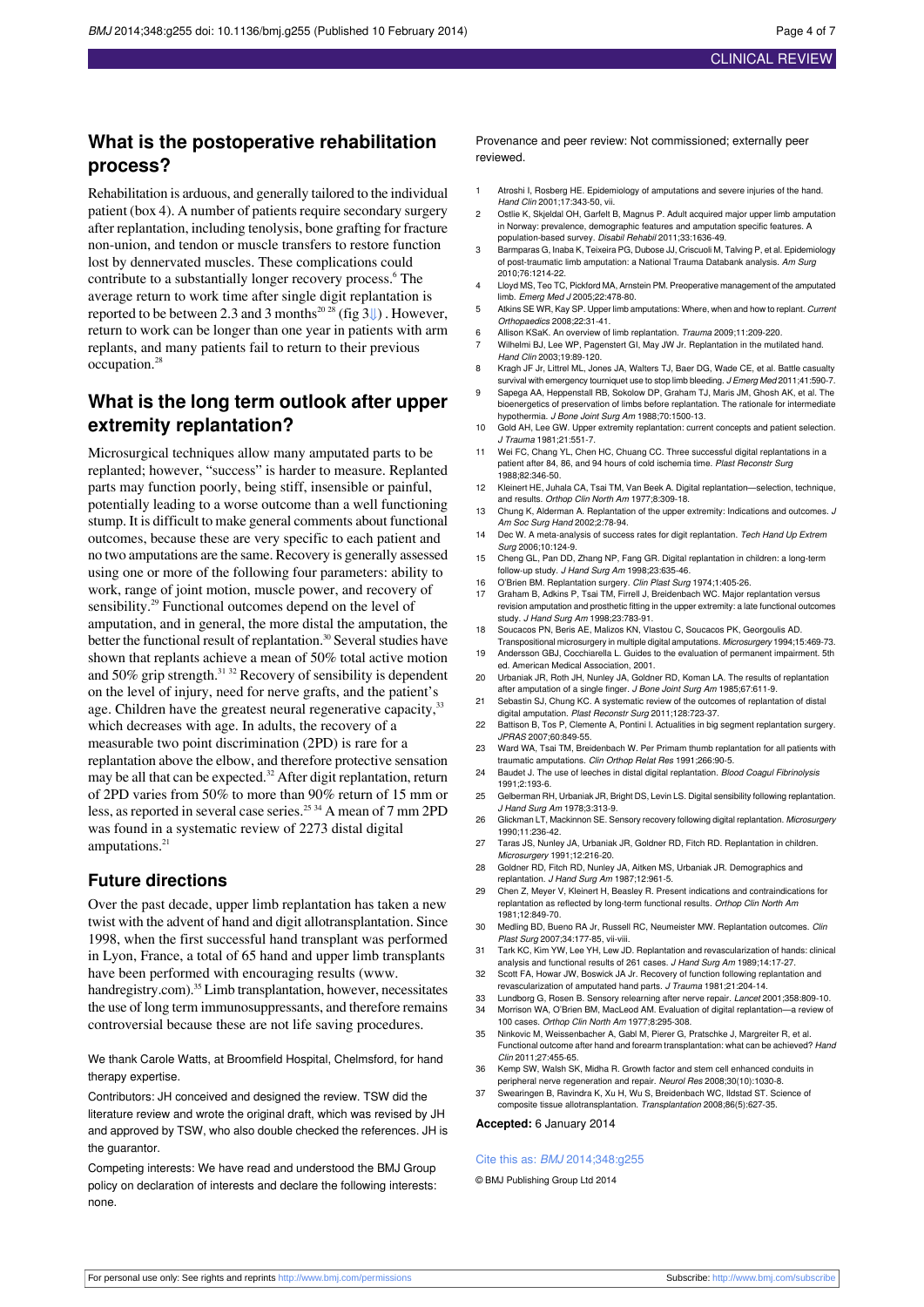#### **Box 4: The role of the hand therapist**

We have a varied role in the postoperative care of a patient after replantation; this involves splintage, mobilisation, support and education, and long term rehabilitation. We usually begin work with the patient 5-7 days after replantation, depending on the level of injury, vascularity of the replant, and if there is any fracture fixation that goes through a joint.

In the early phase after replant, the patient would usually be seen weekly to progress exercises as appropriate. Rehabilitation is arduous and can take many months or even years, and we help make this usually stressful period less so for the patients. One of our important roles is to educate the patient with regards to nerve recovery, tendon and bone healing, the effect of smoking on healing, scar management, and cold intolerance, which helps the patient have an understanding of the injury and a realistic view of recovery. We become well known to our<br>patients, and we are often the first member of the medical team they contact if th to see patients go on to have successful rehabilitation and return to function.

Carole Watts, Hand Therapist, St Andrews Centre for Plastic Surgery, Chelmsford

#### **Questions for future research and ongoing studies**

Increasing recovery of sensibility

Investigating the mechanisms of neuronal regeneration<sup>36</sup>

#### Upper limb allotransplantation

Induction of immune tolerance to eliminate the need for long term immunosuppressants $37$ 

#### **Tips for non-specialists**

#### Before replantation

Be quick to contact the microsurgical unit once aware of limb amputation

Correct preservation of the amputated part can determine whether replantation is successful

#### Period immediately after replantation

Any suspicion of anastomatic failure or thrombosis mandates urgent exploration in theatre

#### General concerns

Amputation (especially proximal amputation) is often a life changing event, with many patients needing substantial time off work. For some patients, it means the end of employment

Patients may need counselling, psychological support, or medical treatment for depression and help with adjusting to life after amputation

#### **Additional educational resources**

#### Resources for healthcare professionals

International registry of hand and composite tissue transplantation [\(www.handregistry.com\)](http://www.handregistry.com/)—International network of surgical units where hand and other composite tissue transplantation have been performed, with the aim to register all transplants in order to combine clinical experiences. Free, does not need registration

#### Resources for healthcare professionals and patients

American Society for Surgery of the Hand ([www.assh.org\)](http://www.assh.org/)—US organisation that provides information not only for healthcare professionals,<br>but also for public and patients on hand anatomy, and hand conditions, including repl

### **Figures**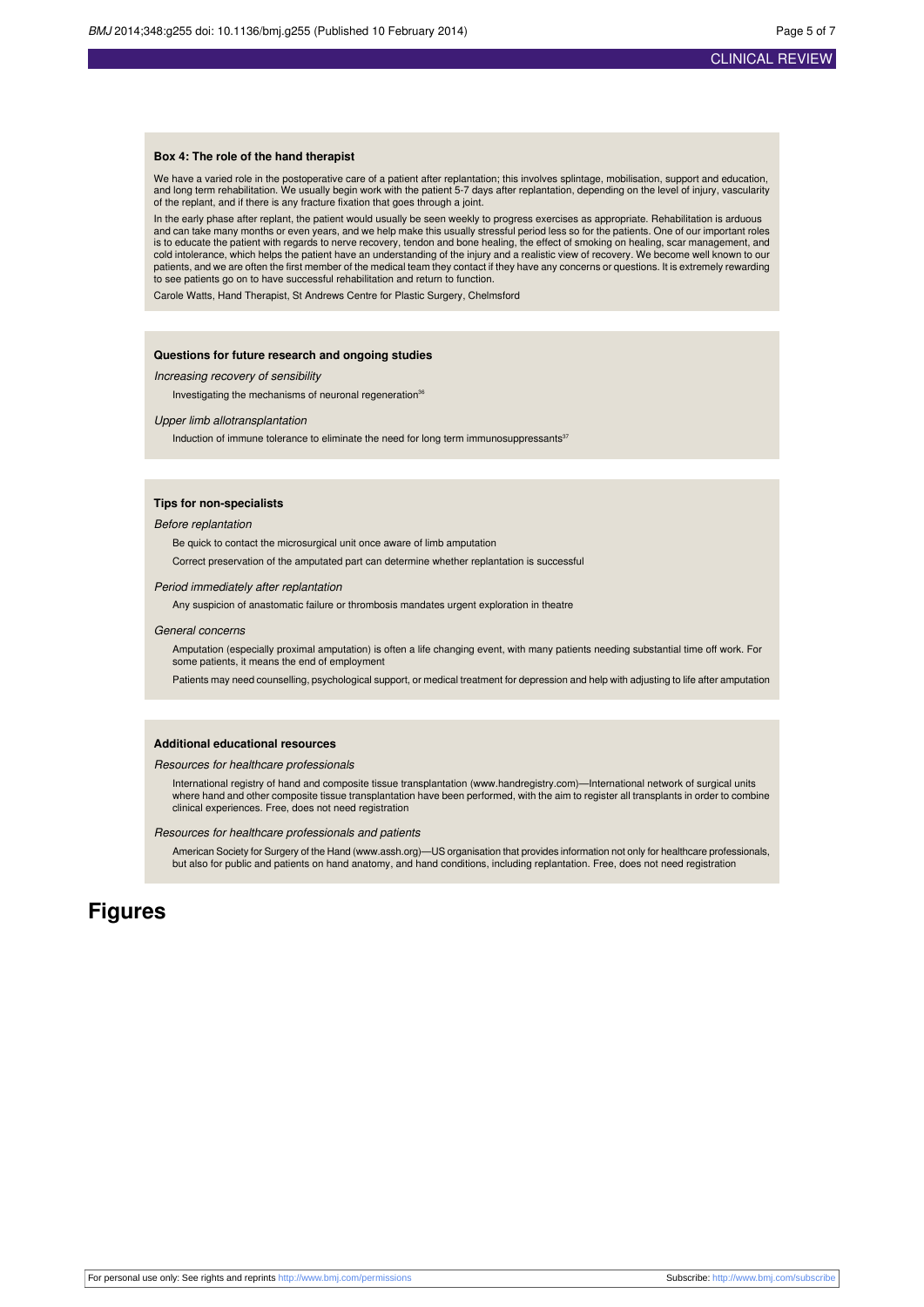<span id="page-5-0"></span>

**Fig 1** (A) Hand and (B) dominant left thumb of a 54 year old man amputated with a circular saw through the proximal phalanx. A Kirshner wire has been passed anterogradely into the bone of the amputate and will be used to fix the bone

<span id="page-5-1"></span>

**Fig 2** (A) The replanted thumb at one week. There is a small area of split skin graft on the dorsum. The wound just visible on the forearm was for retrieval of the divided flexor pollicis longus tendon, and was also used to harvest vein grafts. (B) Corresponding radiograph showing bone fixation with the Kirschner wire and an interosseous loop of flexible wire. The Kirschner wire is placed obliquely, and does not impinge on either joint